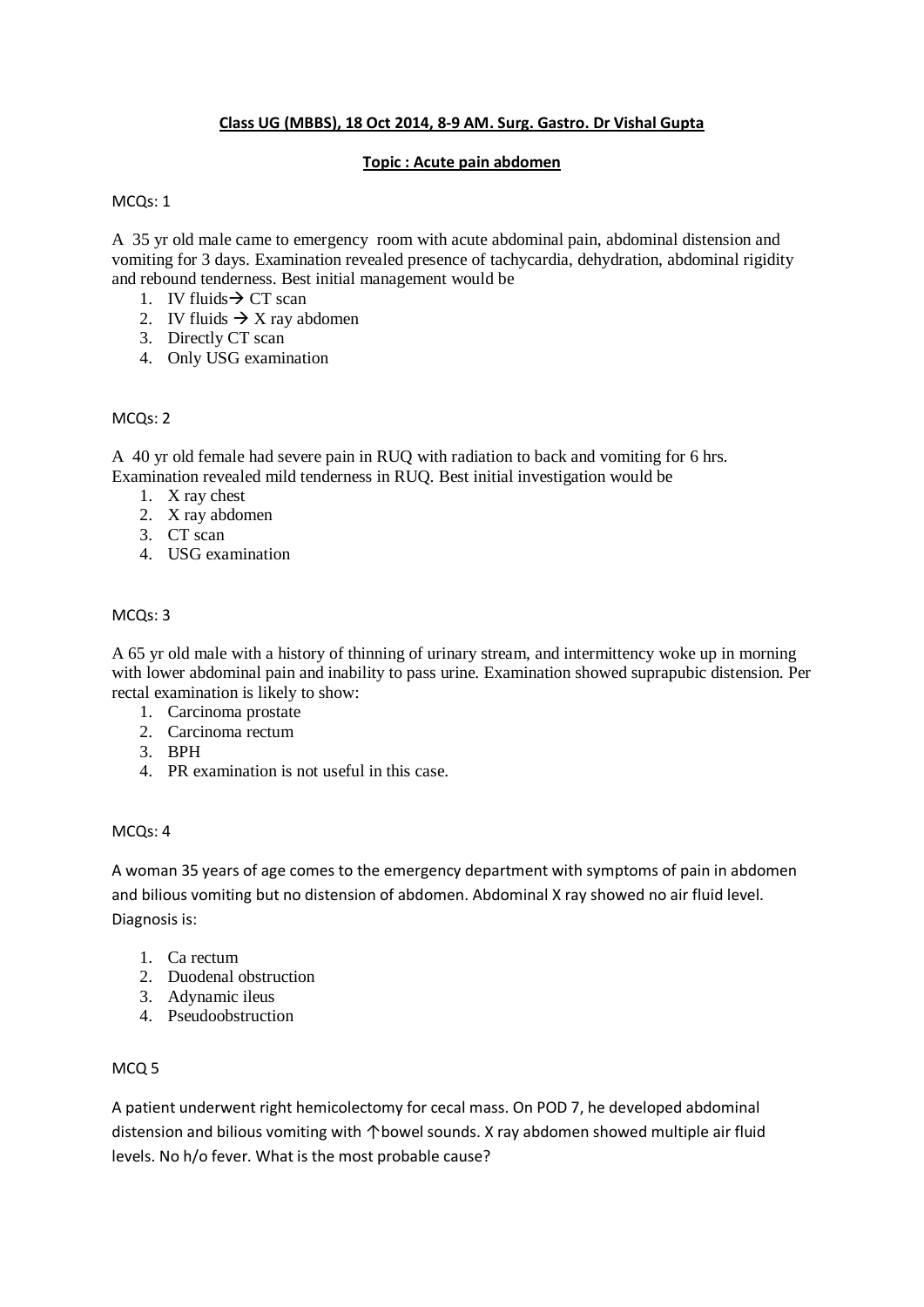- 1. Paralytic ileus
- 2. Anastomotic dehiscence
- 3. Adhesive obstruction
- 4. Pseudo-obstruction

MCQ 6

Pain in rt shoulder in acute cholecystitis is

- 1. Shifting pain
- 2. Referred pain
- 3. Indicates poor prognosis
- 4. Not related to gallbladder

# MCQ7

Acute pain in epigastrium radiating to back after an alcohol binge in a 45 yr male with severe vomiting: true is

- 1. Serum lipase in less helpful than serum amylase in making correct diagnosis
- 2. Serum lipase is more helpful than serum amylase in making correct diagnosis after 5 days
- 3. Serum amylase is never helpful in such cases
- 4. C reactive protein is not helpful in acute pancreatitis

## MCQ 8

Grey turner sign is seen in

- 1. Acute cholecystitis
- 2. Acute appendicitis
- 3. Acute pancreatitis
- 4. Acute hepatitis

#### MCQ 9

#### In duodenal ulcer perforation

- 1. Erect x ray chest is not helpful in detecting air under diaphragm
- 2. Supine x ray is better than erect x ray abdomen
- 3. Air under diaphragm is not seen in all cases
- 4. X ray chest is not helpful in making correct diagnosis

#### MCQ10

X ray abdomen shown is diagnostic of

- 1. Acute pancreatitis
- 2. Acute appendicitis
- 3. Acute small intestinal obstruction
- 4. Acute cholecystitis